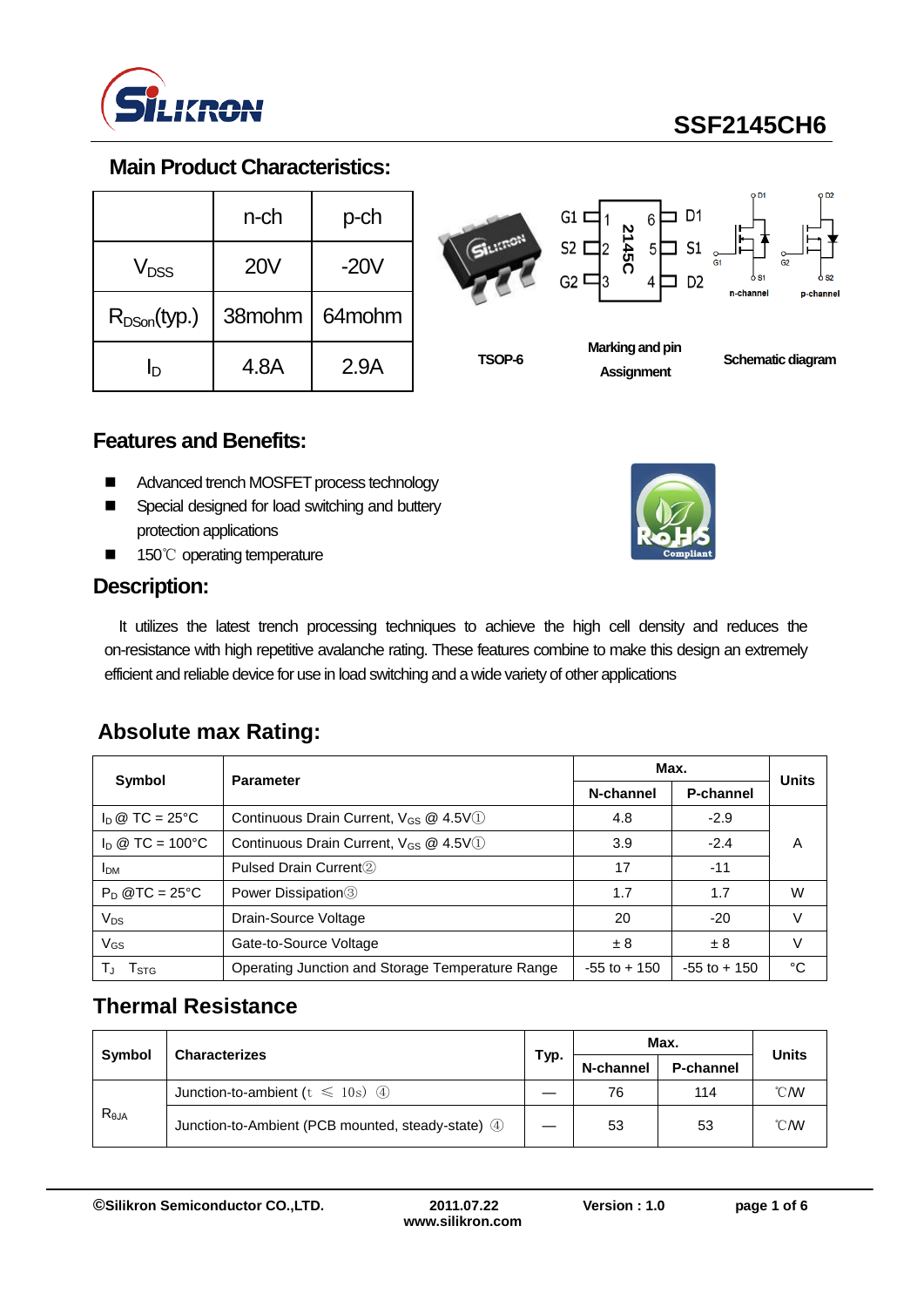

#### **Symbol Parameter Min. Typ. Max. Units Conditions** V(BR)DSS Drain-to-Source breakdown voltage N-channel 20  $-$ V  $V_{GS}$  = 0V, ID = 250 $\mu$ A 22  $\overline{1}$   $\overline{1}$   $\overline{25}^{\circ}$ C P-channel  $-20$   $\frac{1}{20}$   $\frac{1}{20}$   $\frac{1}{20}$   $\frac{1}{20}$   $\frac{1}{20}$   $\frac{1}{20}$   $\frac{1}{20}$   $\frac{1}{20}$   $\frac{1}{20}$   $\frac{1}{20}$   $\frac{1}{20}$   $\frac{1}{20}$   $\frac{1}{20}$   $\frac{1}{20}$   $\frac{1}{20}$   $\frac{1}{20}$   $\frac{1}{20}$   $\frac{1}{20}$   $\frac{1$  $-22$   $\frac{1}{\sqrt{1}}$  = 125°C  $R_{DS(on)}$ **Static** Drain-to-Source on-resistance N-channel  $-$  38  $\frac{1}{55}$ mΩ  $V_{GS} = 4.5V, I_D = 3.6A$ P-channel — 68 80 VGS=-4.5V, I<sub>D</sub> = -3A N-channel — 64 75  $\sqrt{6}$  V<sub>GS</sub>=2.5V, I<sub>D</sub> = 3.1A P-channel – 89 100  $V_{GS}$ =-3.5V, I<sub>D</sub> = -2A  $V_{GS(th)}$ Gate threshold voltage N-channel 0.4 0.72 1 V  $V_{DS} = V_{GS}$ ,  $I_D = 250 \mu A$ P-channel 0.4 0.56 1 1  $T_{\text{J}} = 125^{\circ}$ C N-channel  $\begin{vmatrix} -0.4 & -0.78 & -1 \end{vmatrix}$  -1  $\begin{vmatrix} V_{DS} = V_{GS} & I_D = -250 \mu A \end{vmatrix}$ P-channel -0.4 -0.66 -1  $T_J = 125^{\circ}C$ IDSS Drain-to-Source leakage current N-channel  $1$ μA  $V_{DS}$  = 20V,  $V_{GS}$  = 0V P-channel — — -1 VDS = -20V,VGS = 0V IGSS Gate-to-Source forward leakage  $N$ -channel —  $\vert$  —  $\vert$  100 nA  $V_{GS} = 8V$ N-channel — — -100 VGS = -8V P-channel  $-$  100  $\sqrt{S_s}$ =8V P-channel  $+$   $+$   $+$   $+$   $+$   $+$   $+$   $+$   $+$   $+$   $+$   $+$   $+$   $+$   $Ciss$  | Input capacitance | N-channel |  $-$  | 348 | 420 pF  $VGS = 0V$ ,  $VDS = 10V$ ,  $f = 1.0$ MHz  $\text{Coss}$  | Output capacitance | N-channel |  $-$  | 58 | 70 Crss Reverse transfer capacitance N-channel – 32 39  $Ciss$  | Input capacitance | P-channel |  $-$  | 519 | 622  $VGS = 0V$ ,

#### **Electrical Characterizes** @T<sub>A</sub>=25℃ unless otherwise specified

#### **Source-Drain Ratings and Characteristics**

 $\text{Coss}$  | Output capacitance | P-channel |  $-$  | 75 | 90

P-channel

| Symbol                  | <b>Parameter</b>             |           | Min. | Typ.    | Max.   | <b>Units</b> | <b>Conditions</b>                  |
|-------------------------|------------------------------|-----------|------|---------|--------|--------------|------------------------------------|
| $\mathsf{I}_\mathsf{S}$ | Continuous Source<br>Current | N-channel |      |         | 4.8    | A            | MOSFET symbol                      |
|                         | (Body Diode)                 | P-channel |      |         | $-2.9$ |              | showing<br>the<br>integral reverse |
|                         | <b>Pulsed Source</b>         | N-channel |      |         | 17     |              | p-n junction diode.                |
| Isм                     | Current<br>(Body Diode)      | P-channel |      |         | $-11$  | A            |                                    |
|                         | Diode<br>Forward             | N-channel |      | 0.69    | 1.2    | V            | $I_S = 0.94A$ , $V_{GS} = 0V$      |
| $V_{\textrm{SD}}$       | Voltage                      | P-channel |      | $-0.72$ | $-1.2$ |              | $I_S = -0.75A, V_{GS} = 0V$        |

58 70

Reverse transfer capacitance

Crss

 $VDS = -10V$ ,  $f = 1.0$ MHz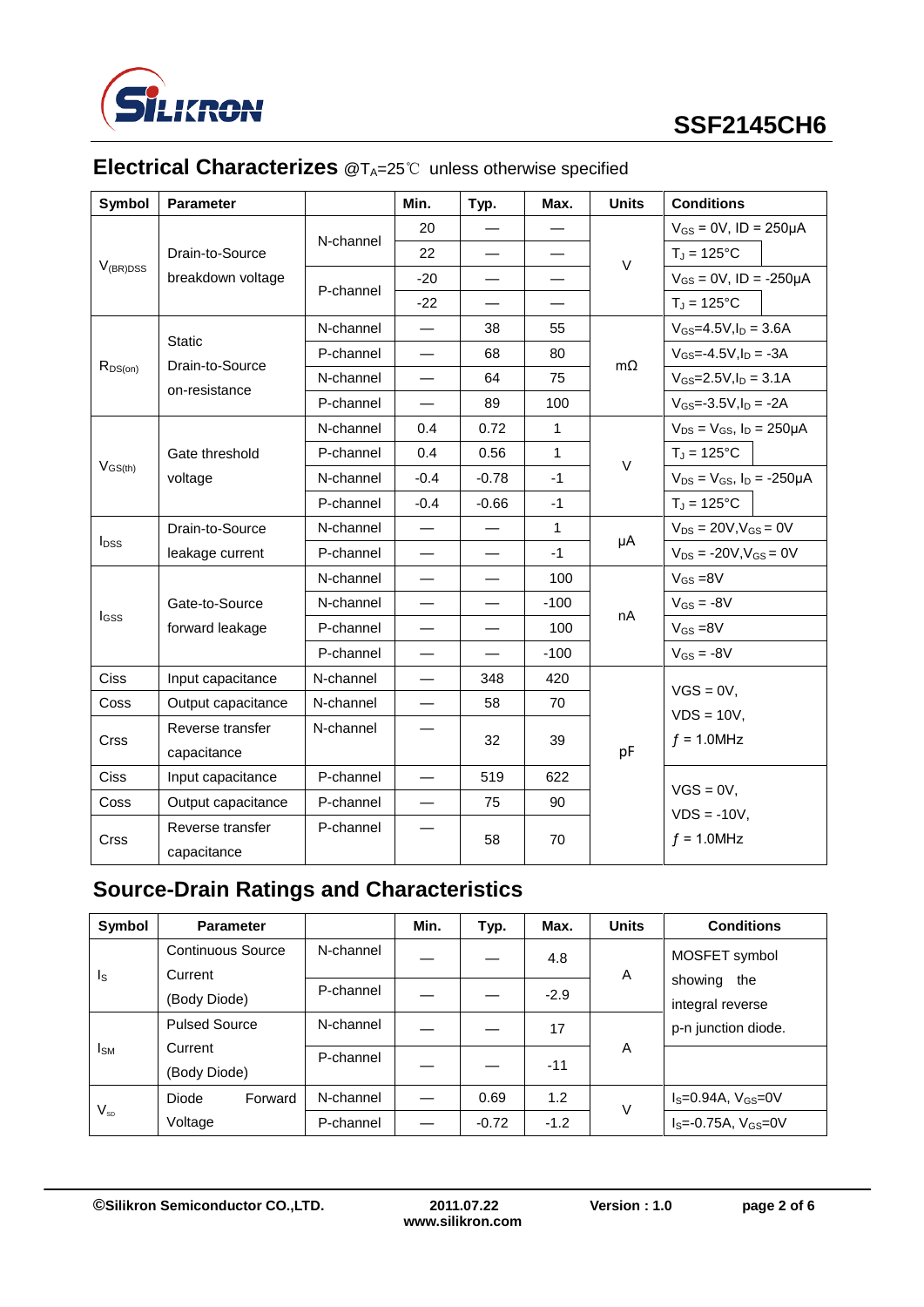

#### **Notes:**

- ①The maximum current rating is limited by bond-wires.
- ②Repetitive rating; pulse width limited by max. junction temperature.
- ③The power dissipation PD is based on max. junction temperature, using junction-to- ambient thermal resistance.
- ④The value of RθJA is measured with the device mounted on 1in 2 FR-4 board with 2oz. Copper, in a still air environment with TA =25°C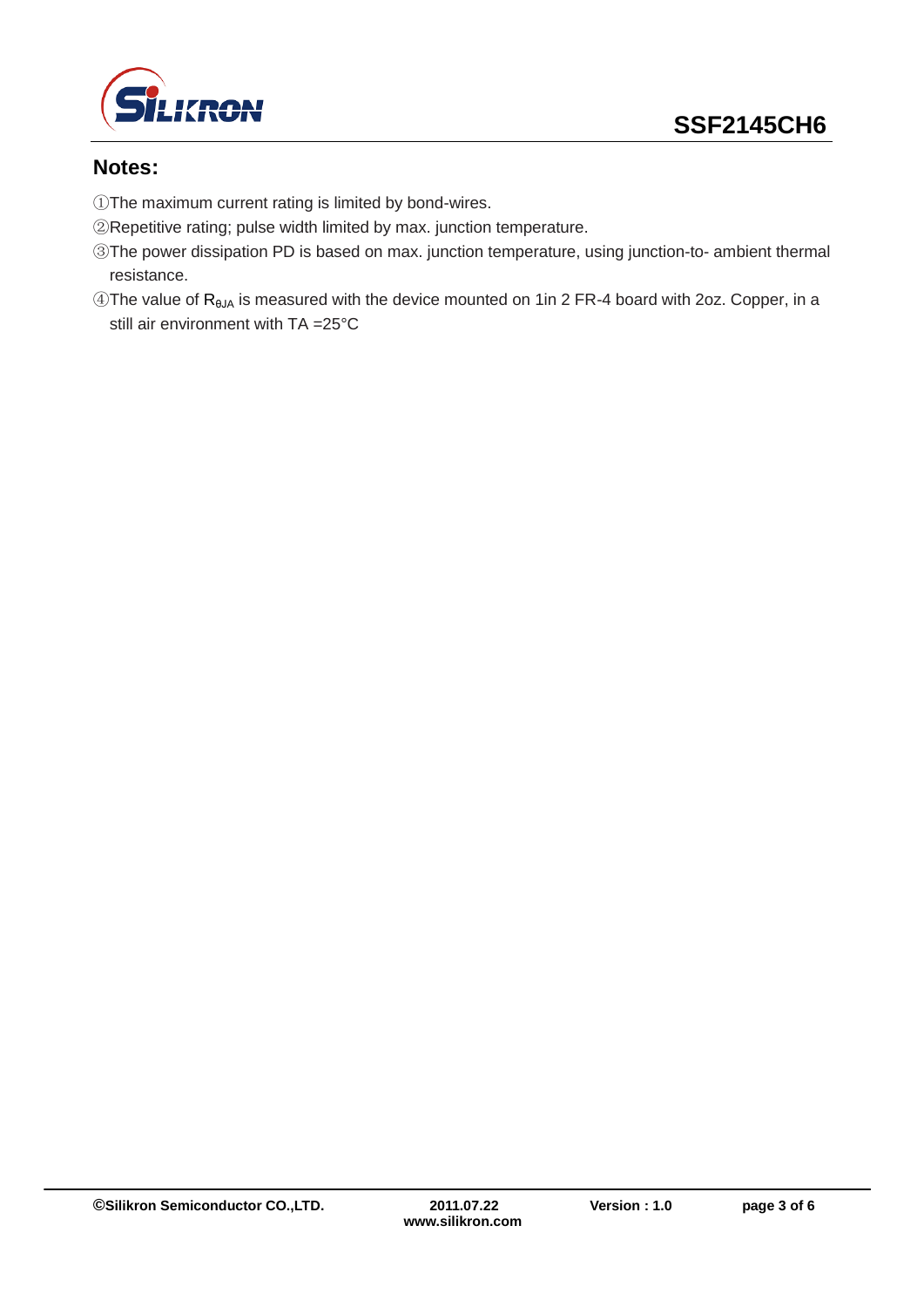

**SSF2145CH6**

#### **Mechanical Data**:



| <b>SYMBOL</b>  | <b>Millimeters</b> |            |  |  |
|----------------|--------------------|------------|--|--|
|                | <b>MIN</b>         | <b>MAX</b> |  |  |
| A              | 0.90               | 1.10       |  |  |
| A <sub>1</sub> | 0.10               |            |  |  |
| b              | 0.30               | 0.50       |  |  |
| C              | 0.08               | 0.20       |  |  |
| D              | 2.70               | 3.10       |  |  |
| Е              | 2.60               | 3.00       |  |  |
| E <sub>1</sub> | 1.40               | 1.80       |  |  |
| е              | 0.95 BSC           |            |  |  |
|                | 0.35               | 0.55       |  |  |

#### **Notes**:

- ① Dimensions are inclusive of plating
- ② Package body sizes exclude mold flash and gate burrs. Mold flash at the non-lead sides should be less than 6 mils
- ③ Dimension L is measured in gauge plane.
- ④ Controlling dimension is millimeter, converted inch dimensions are not necessarily exact.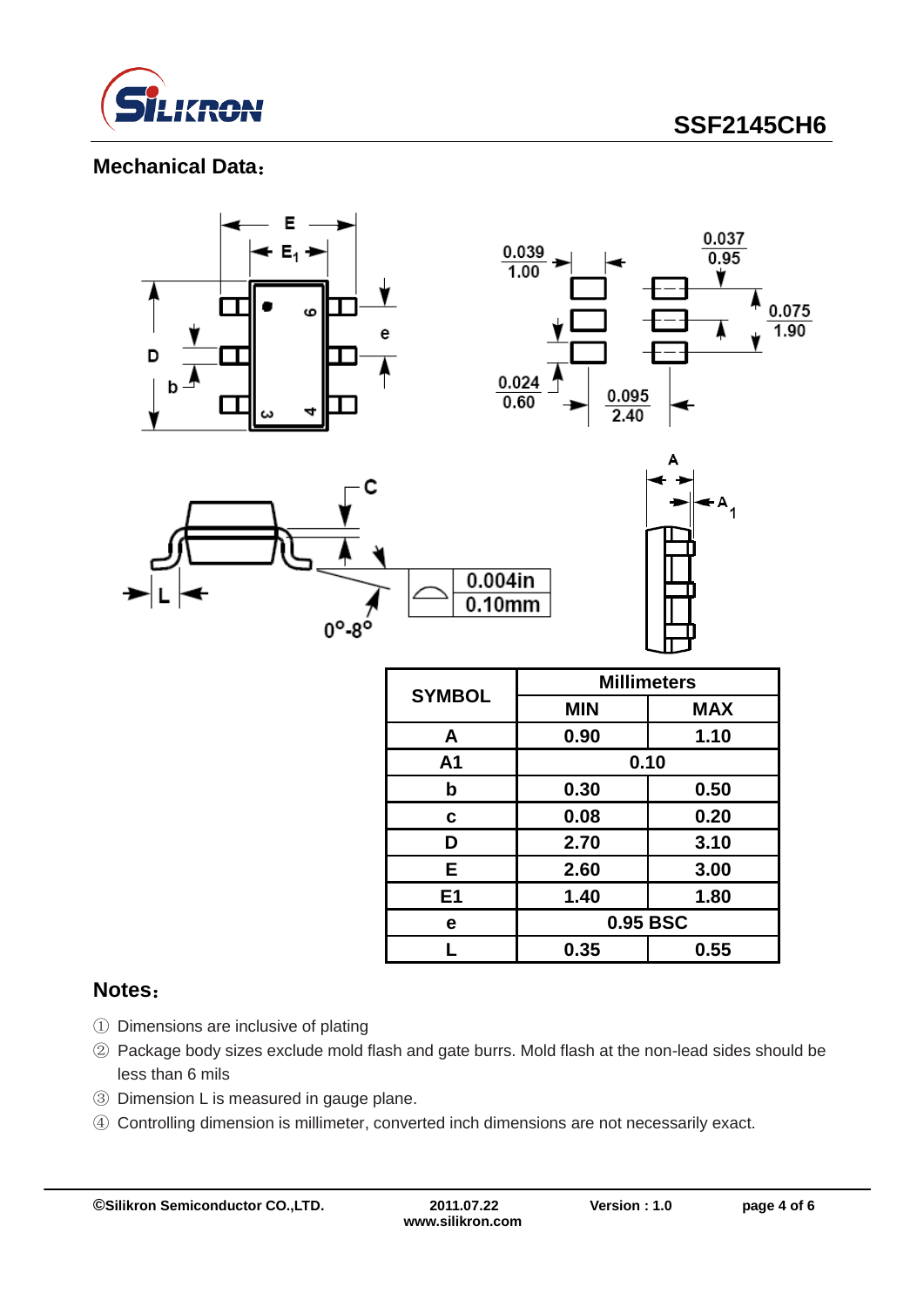

# **Ordering and Marking Information**

| <b>Device Marking: 2145C</b>       |  |
|------------------------------------|--|
| Package (Available)                |  |
| TSOP-6                             |  |
| <b>Operating Temperature Range</b> |  |
| C : -55 to 150 $^{\circ}$ C        |  |
|                                    |  |

# **Devices per Unit**

| Package | Units/         | Tubes/           | Units/      | <b>Inner Boxes/</b> | Units/            |
|---------|----------------|------------------|-------------|---------------------|-------------------|
| Type    | Tube           | <b>Inner Box</b> | l Inner Box | <b>Carton Box</b>   | <b>Carton Box</b> |
| TSOP-6  | <b>3000pcs</b> | 10pcs            | 30000pcs    | 4 <sub>pcs</sub>    | 120000pcs         |

#### **Reliability Test Program**

| <b>Test Item</b>   | <b>Conditions</b>               | <b>Duration</b> | <b>Sample Size</b>  |
|--------------------|---------------------------------|-----------------|---------------------|
| <b>High</b>        | T <sub>i</sub> =125℃ or 150℃ @  | 168 hours       | 3 lots x 77 devices |
| <b>Temperature</b> | 80% of Max                      | 500 hours       |                     |
| <b>Reverse</b>     | $V_{DS}$ / $V_{CES}$ /VR        | 1000 hours      |                     |
| Bias(HTRB)         |                                 |                 |                     |
| <b>High</b>        | $T_i = 125^{\circ}$ or 150 °C @ | 168 hours       | 3 lots x 77 devices |
| <b>Temperature</b> | 100% of Max $V_{GSS}$           | 500 hours       |                     |
| Gate               |                                 | 1000 hours      |                     |
| Bias(HTGB)         |                                 |                 |                     |